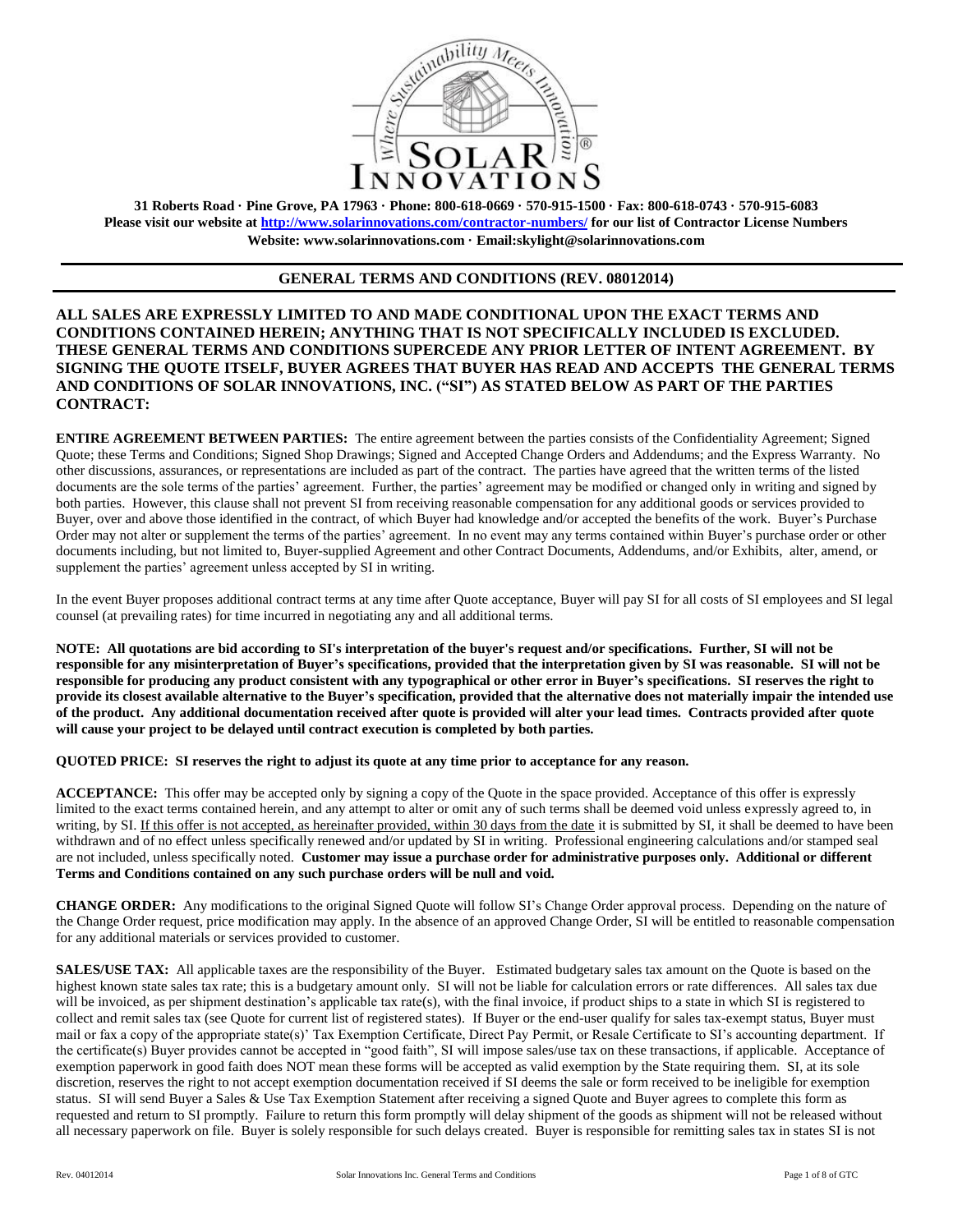registered to remit sales tax. If SI is installing this product, sales tax will not be applicable. SI may be responsible to remit use tax if SI is performing installation services.

**OTHER TAXES:** Prices on the goods are exclusive of all Federal, State, Municipal, Sales, Use, or any other type of tax, including, without limitation, taxes on manufacture, sales, receipts, gross income, occupation, use and similar taxes, unless otherwise stated. Any other type of tax not specifically included in Quote that may arise or is assessed as a result of this purchase will be the responsibility of the Buyer. Buyer agrees to assume responsibility for any applicable tax, unless agreed to by SI in writing prior to Quote Acceptance.

**STANDARD TERMS:** Any orders less than \$5,000.00 must be paid in full at the time the order is placed. Orders totaling between \$5,000.00 and \$10,000.00 and ALL orders shipping outside of the United States must be paid in full prior to shipment (50% deposit due with signed quote/50% paid two weeks prior to shipment). Projects that are greater than \$10,000.00 follow standard terms of 50% deposit due with signed Quote; 40% paid 2 weeks prior to shipment; 10% paid with a certified check or wire transfer at time of shipment, subject to credit approval. Payment terms are applied independently to each partial shipment pursuant to the Quote. Deposit payment is due within one week of receipt of signed Quote. Any delay in deposit payment may delay the release of project to drafting. Drafting lead times will increase at least one day for each day in delay until payment is received based on drafting resource availability. SI may release the project into drafting and/or production at its sole discretion. SI's decision to do this will in no way affect the Buyer's responsibility with regard to Cancellation policy. Custom payment terms can be requested on a per project basis and granted with credit approval and written confirmation from SI. Any payments made prior to shipment will require verification of funds if not paid by certified check or wire transfer before material will be released for shipment. SI may require a personal guarantee and/or joint check agreement. At any time at the sole discretion of SI, SI retains the right to amend these payment terms. Payments will be applied to outstanding invoices at the discretion SI.

Buyer grants a security interest in all deposits/payments made for any project by Buyer. In the event of any payment default by Buyer, Buyer authorizes Solar to apply any deposit/payment for any other project towards the past due amount. Solar's duty to perform the project(s) associated with any applied deposit/payment shall be suspended until such time as deposit(s)/payment(s) are restored.

Credit cards will not be accepted for international shipments. Credit cards with international addresses will not be accepted. Check or wire transfer will be accepted for international payment. All checks must clear Buyers bank before shipment.

**JOINT CHECK AGREEMENT:** SI will require, for all new Buyer's purchasing product for resale with no credit history with SI, a Joint Check Agreement to be completed by Buyer and Buyer's buyer. SI reserves the right to require a Joint Check Agreement to be completed by ANY Buyer and Buyer's buyer, regardless of history with SI.

**LICENSES/FEES/PERMITS/INSPECTIONS:** Any and all applicable licenses, fees, and/or permits required for the Project are the sole responsibility of the Buyer. Where applicable, Buyer shall secure and pay for all permits, fees, licenses, and inspections by all government agencies necessary for proper execution and completion of SI's work. Buyer shall be liable to SI for all costs incurred by SI as a result of the Buyer's failure to secure and pay for any permits, fees, licenses, and inspections necessary for proper execution and completion of SI's work. Buyer is required to obtain approval/acceptance from Local Code Officials with regard to product manufacturing, specification, and performance prior to quote acceptance. To the fullest extent of applicable law, SI does not accept liability for product non-conformance to local building code regulations. It is also Buyer's responsibility to evaluate and determine whether installation of SI's product will impair the function or void the warranties associated with other structures/property of buyer.

Buyer is solely responsible for compliance with any and all building codes. Buyer is required to obtain approval/acceptance from any State, Local, or other Code Officials with regard to product manufacturing, specification, performance, and safety requirements prior to quote acceptance. SI does not accept liability for product non-conformance to state or local building code regulations. It is also Buyer's responsibility to evaluate and determine whether installation of SI's product will impair the function or void the warranties associated with other structures/property of buyer.

Integration of new structures with existing structures involves the risk of damage to existing structures. Existing structures can crack or fail during construction through no fault of SI. In the absence of negligence on the part of SI, SI is not liable for any damage caused to existing structures during the process of erection and integration of the SI product into existing structures. In that event, customer assumes all responsibility and costs for the replacement or repair of the existing structure (including any of its components), as well as any rework required by SI to uninstall or reinstall any SI products.

**CONTACT INFORMATION:** The name, address, and phone number of the project owner and all pertinent points of contact (Architect, General Contractor, etc.) will be required on the Job Specific Information Form to be submitted with Buyer-Signed Quote. Buyer hereby warrants and certifies that the information being provided is correct, especially the accurate jobsite address and owner identification. Buyer will be responsible to pay any damages, losses, costs, or expenses incurred by SI resulting from Buyers' failure to provide correct information, including any inability of SI to effectively assert a lien against the correct property.

**DRAWING APPROVAL:** By approving Shop Drawings, the Buyer and/or its agents are accepting full responsibility for dimensions, details, and criteria listed. Please note that Signed/Approved Shop Drawings will dictate fabrication. SI recommends consulting with an industry professional prior to approving Shop Drawings, as SI will not be held liable or responsible for any alleged inaccurate dimensions or specifications approved by the buyer through the initial submission of specifications or as approved on the Signed Shop Drawings or any resulting delays. In signing this Quote, Buyer understands and accepts the Quote and its components, including, but not limited to, and where applicable, glass tint, glass clarity, and color selection.

Rev. 04012014 **Solar Innovations Inc. General Terms and Conditions** Page 2 of 8 of GTC **Buyer assumes all liability for contents of final Shop Drawings that Buyer has approved in writing. Any alterations to projects which require engineering re-evaluation or revised drawings will be charged to the customer at \$75.00 per hour standard. Buyer is required to**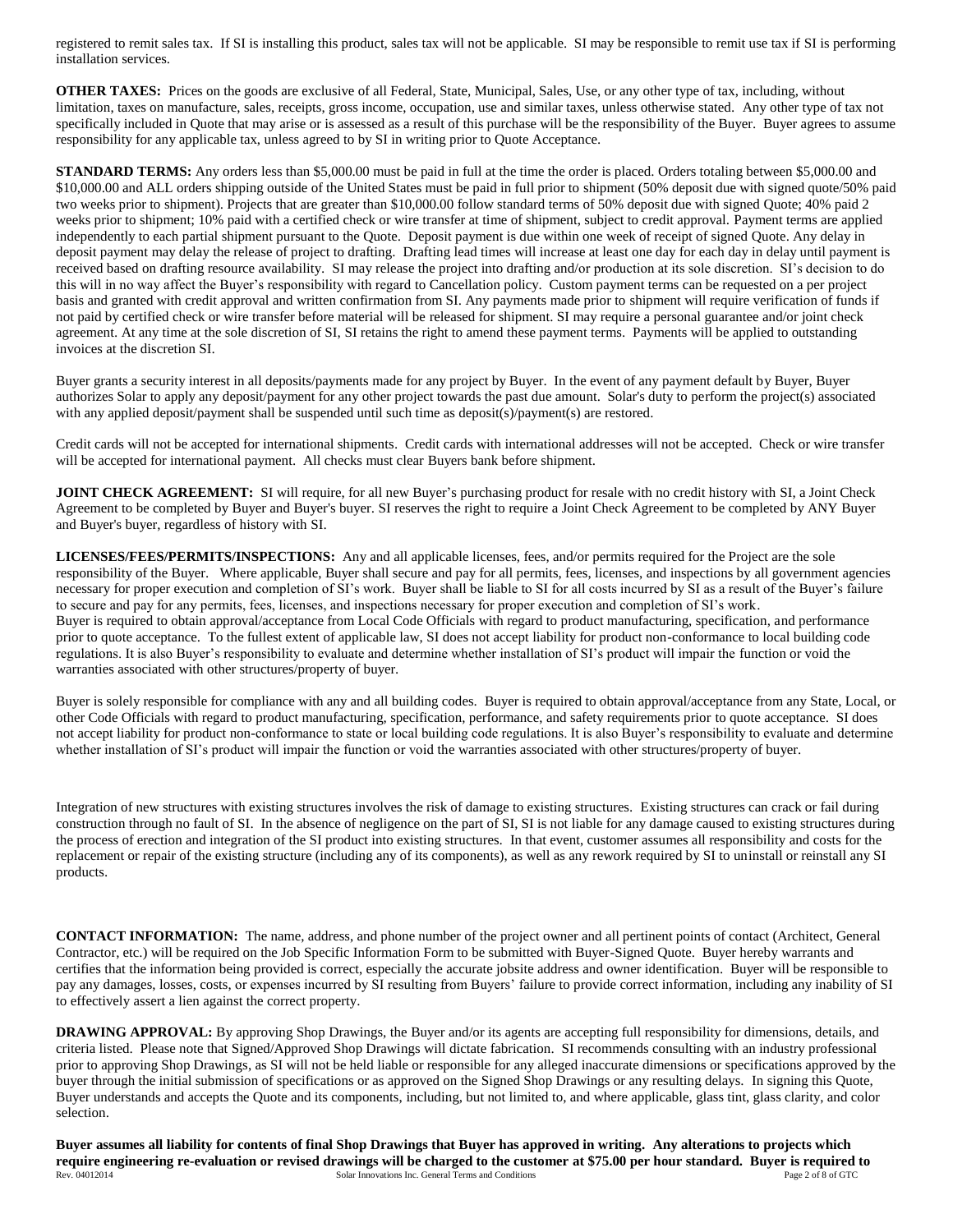**sign a change order accepting the additional time and applicable costs before any revision work will begin. Lead times will increase at least one day for each day in delay until Change Order has been accepted. Additionally, lead times may be extended based on the nature of the change order and business conditions at time of Change Order acceptance.**

**BUYER IMPACT**-**ESTIMATED LEAD TIMES:** Project estimated lead times are noted on the Project Schedule provided with the Quote. Note: **Glass sizes exceeding 40 Sq. Ft. may extend lead times due to large glass fabrication lead times.** Prompt receipt of Buyer-Signed Quote, and Buyer approval of Shop Drawings are necessary to maintain established lead times. Any delays by Buyer in these regards will adversely affect noted lead times. All lead times are subject to change based upon material availability or other situations beyond SI's reasonable control. Any delay in payment may also result in a delay in lead time and/or shipment of your project. All monies due must be paid upon receipt of invoice. Verification of funds will be required. In the event that there are any outstanding monies owed to SI for any reason, SI reserves the right to delay production or hold a shipment on any job until such time as all invoices have been paid in full.

**CONDITIONS/DELAYS:** All orders or contracts, whether or not Fast Track (accelerated lead time option added), are accepted with the understanding that they are subject to SI's ability to obtain the necessary raw materials, and all orders or contracts as well as shipments applicable thereto are subject to SI's current manufacturing schedules and government regulations, orders, directives, and restrictions that may be in effect from time to time. SI will not be liable for any delay in the performance of orders or contracts, in the delivery or shipment of goods, or for any damages suffered by Buyer by reason of such delay, when such delay is, directly or indirectly, caused by, or in any manner arises from fires, floods, accidents, civil unrest, acts of God, war, terrorism, government interference or embargoes, strikes, labor difficulties, shortage of labor, fuel, power, materials or supplies, transportation delays, or any other cause or causes (whether or not similar in nature to any of these hereinbefore specified) beyond SI's reasonable control.

**BUYER IMPACT-INCREASED COST RISK:** Buyer's failure to submit Signed, Approved Shop Drawings within 90 days from date of submission by SI, or any other cause that is beyond the control of SI, regardless of timing, may result in the price of goods being increased by an amount equal to any increase in the cost of materials incurred by SI, plus a reasonable mark-up for overhead and profit. Increases in the contract price due to the aforementioned will follow the SI Change Order process. Buyer agrees to sign and approve said Change Orders.

**UNFORESEEN PRICE INCREASES:** Where the price of the material, equipment, energy, or other indirect/direct associated costs (if applicable) increases in excess of 5% during the term of the contract through no fault of SI, the contract sum shall be equitably adjusted by Change Order. A significant price increase means a change in price from the date of the contract execution to the date of performance. Buyer agrees to sign and approve said Change Orders.

**SITE PREPARATION:** This paragraph also applies to both SI installed products and shipped products. Buyer is solely responsible to ensure that site is ready and prepped based on the approved shop drawings for either SI's product or installation crew arrival, including but not limited to rough opening dimension, base wall preparation, curb preparation, etc. Solar has provided project specific drawings based on information provided by the Buyer. In doing so, SI (has) relied on the accuracy of all such information. Buyer warrants that all information it provided is accurate. SI will not be held liable for any site conditions/installation concerns which are related to incorrect or incomplete information provided by Buyer, or any drawings approved by Buyer which contain erroneous information. Should SI be delayed at any time during installation or shipment at the fault of any other party including any other supplier, Buyer will be responsible for any and all additional costs incurred or required due to delay. SI may determine that delays require SI's installation team or product shipment to leave the job site and return at a later date at SI's sole discretion. Costs incurred plus reasonable mark-up for SI to re-deploy or re-ship will be the sole responsibility of the Buyer. If requested by SI, Buyer will sign and accept a change order accepting these charges even if change order is received after re-deployment or other delays are suffered.

Integration of new structures with existing structures involves the risk of damage to existing structures. Existing structures can crack or fail during construction through no fault of SI. In the absence of negligence on the part of SI, SI is not liable for any damage caused to existing structures during the process of erection and integration of the SI product into existing structures. In that event, customer assumes all responsibility and costs for the replacement or repair of the existing structure (including any of its components), as well as any rework required by SI to remove or reinstall any SI products.

**BUYER INSTALLATION:** Unless otherwise specifically provided, the Buyer has full responsibility for the installation of the goods, and SI shall not be responsible for any damages to the goods or any consequential or incidental damages by reason thereof. Upon request, SI may provide the contact information for independent installers who have experience in installing SI's products; however, SI shall not endorse, or be liable for, any work provided by said individual(s).

Buyer shall indemnify and hold SI harmless from any and all claims or causes of action relating to the installation by others of the product of SI. This duty to indemnify shall apply whether the product of SI was installed through a contractor hired by Buyer or any other party (including any independent installer whose name was provided by SI). Buyer's duty to indemnify SI shall apply to any and all claims or causes of action for bodily injury, property damage, or breach of contract made by any third party that alleges that the damages were caused, in whole or in part, by the manner of installing the product of SI. Buyer must provide independent counsel, at Buyer's expense, to defend SI from all claims in any lawsuit or claim in which it is asserted that the manner of installation of SI's products caused the damages. The duty to provide defense counsel at the expense of Buyer shall apply even if it is also alleged that the product of SI was defective or deficient in any way, provided that the manner of installation is alleged to have been a contributing factor to the loss. Further, Buyer shall have a duty to indemnify SI from any judgment in which Buyer or the installer retained by Buyer or other (including that installer's subcontractors) is determined to have been partially at fault for the loss. The duty to indemnify shall apply even if it is ultimately determined that the product of SI was deficient or defective, provided that the manner of installation is determined to have been a contributing factor to the loss. The parties agree that Buyer's duty to provide a defense and indemnify SI shall be to the fullest extent permitted under applicable law.

Rev. 04012014 Page 3 of 8 of GTC Schar Innovations Inc. General Terms and Conditions Page 3 of 8 of GTC **SI INSTALLATION:** Installation services may be offered to Buyer at the sole discretion of SI. Buyer may request that SI install the product. SI reserves the right to decline any such request. If SI does perform the installation, Buyer agrees to accept the installation add-on as stated on the Quote. Costs are subject to final inspection of the job site conditions. SI quote does not include field measurements unless approved by SI in writing. If the product is installed above ground floor, a freight elevator of sufficient size, crane, hoist, or other type of acceptable equipment as to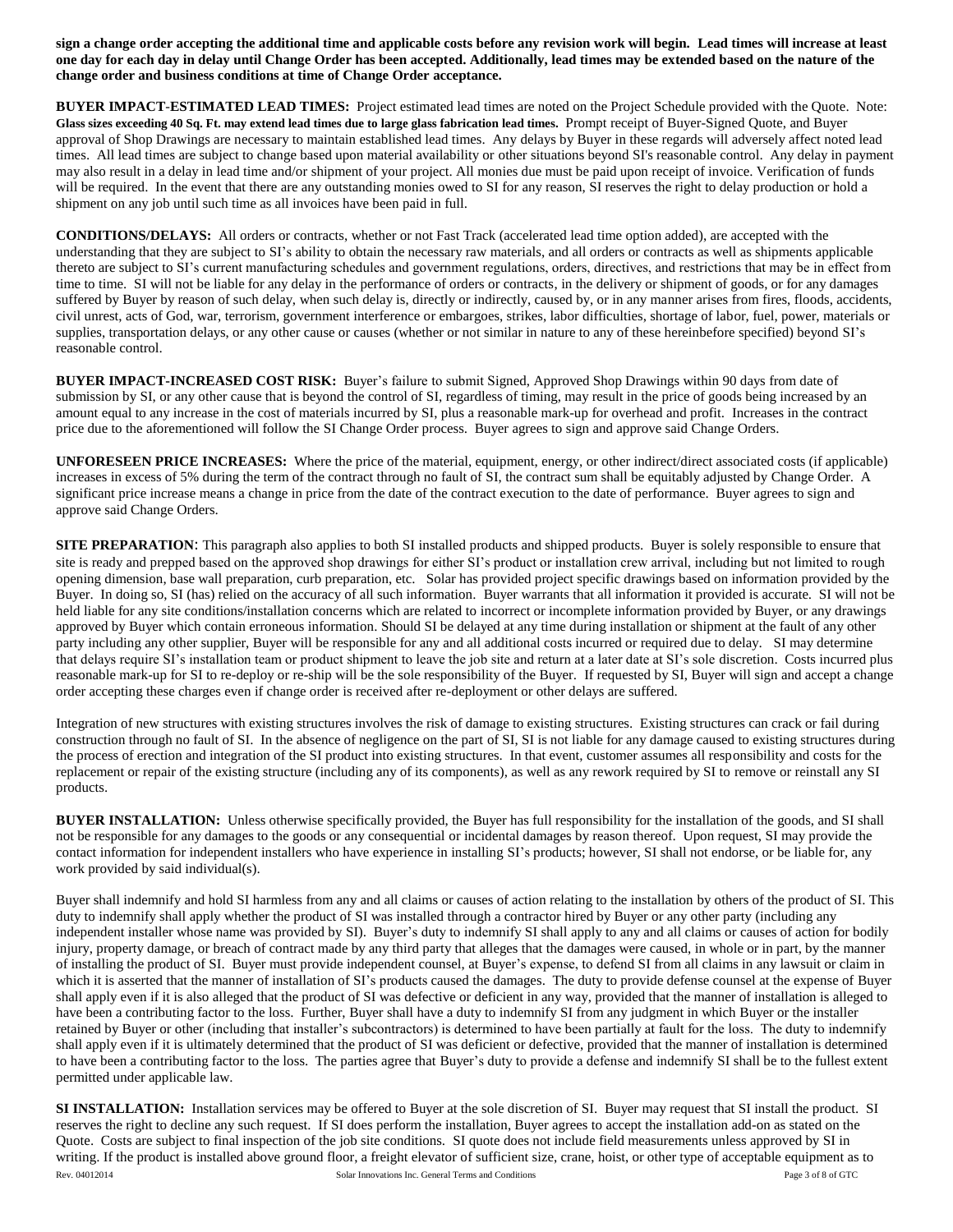allow movement of materials without restriction must be available. If that is not available, there will be an additional charge for a different means of transportation and unloading. Installation may be noted as "plus expenses" which includes but is not limited to the following: lodging, food, tolls, parking, and unforeseen installation and construction costs. The above amount is calculated per job due to fluctuations in costs and conditions throughout our installation area. Demolition and removal of debris including removal by dumpster is not included in installation costs; should SI be forced to provide said dumpter or haul away debris, an additional charge will be required. All staging and scaffolding is not included in installation and must be provided by Buyer to SI, where applicable. Installation cost may be adjusted based on site conditions, Prevailing and Union Labor, or Demolition requirements where applicable. All working supervisor additions are accrued at a minimum charge of \$1,600.00 per 8-hour day per person plus expenses with an additional minimum charge of \$250.00 per hour per person beyond an 8-hour day unless otherwise agreed to by SI in writing. SI will not be held responsible for any damage to the premises or anything on or around the premises during the installation process or anytime before or thereafter, except in instances of gross negligence by SI. SI will not be held responsible for items that are lost, stolen, or damaged on the premises, from the premises, or around the premises, except in instances of gross negligence by SI. SI does not provide finishing services and will not be held responsible for finishing services required as a result of installation or any time before or thereafter. Should SI be delayed at any time for any reason during the installation process at the fault of any other party, Buyer will be responsible for any and all additional costs incurred or required due to delay. Costs incurred plus reasonable mark-up for SI to re-deploy will be at the sole responsibility of the Buyer. If requested by SI, Buyer will sign and accept a change order accepting these charges even if change order is received after re-deployment or other delays are suffered. SI assumes all shipments are to ground level only. Refer to Terms of Shipment section for further shipment information.

**SCHEDULING:** Final installation dates cannot be determined without receipt of signed shop drawings, all required payments, current site pictures showing site is ready for Install, and all other completed applicable paperwork. All installation dates are subject to SI availability at time of installation, coordination of the work with other contractors on-site, and appropriate weather for safe installation per product type and job site requirements. SI will not be liable for any consequential damages suffered by Buyer by reason of installation delay.

SI shall not be held responsible for delays due to events beyond SI's control including, but not limited to, acts of God, adverse weather conditions, supply shortages, supplier negligence, or Buyer/Contractor/Owner/Architect delays. Buyer/Contractor/Owner/Architect delays may result in additional fees being assessed. If requested by SI, Buyer will sign and accept a change order accepting these charges even if change order is received after re-deployment or other delays are suffered.

If Job Site is within 300 miles of Solar's Pine Grove, PA, corporate facility, field measures will be scheduled within 2 weeks of date of written notification of site readiness, conditioned on the receipt of required payment and project information determined at the sole discretion of Solar Innovations, Inc. If Job Site is more than 300 miles from Solar's Pine Grove, PA, corporate facility, field measures will be scheduled as determined at the time of Quote acceptance or upon notification of site readiness, conditioned on the receipt of required payment and project information determined at the sole discretion of Solar Innovations, Inc. All Field Measure dates are subject to SI availability. SI will not be liable for any consequential damages suffered by Buyer by reason of delay in field measure.

**INSTALLATION PAYMENT TERMS:** 50% due upon arrival of crew/start of installation, 50% due upon substantial completion of installation services, prior to SI's departure unless otherwise outlined on project payment terms.

**JOB MEETINGS:** Attendance at progress or coordination meetings shall only be required during actual onsite activity. Any other meetings shall be by telecommunication participation, unless agreed to in writing and Buyer agrees to time and expenses billing for meeting attendance.

**CLEANING:** SI does not include any cleaning of glazing or surfaces prior to final inspection or substantial completion inspection. An industry expert in the cleaning of glazing and other materials should be consulted to ensure construction debris or dirt does not damage the glass or surface finish.

**PUNCHLIST ITEMS:** Punchlist items must be documented in writing and signed off on by Buyer or Buyer's Authorized Representative prior to SI's departure from the site for SI to accept punchlist items. Buyer or Buyer's Authorized Representative MUST be available, at the time specified by SI's install crew, to conduct a walk through. Absence from the site at that time will be considered acceptance of the job as complete and free from punchlist items as documented by SI. Unless agreed otherwise in writing by SI, punchlist items will not be completed until payment is made in full for the original project, or a reasonable dollar value, determined in writing at the sole discretion of SI, is assigned to outstanding punchlist items.

**SERVICE WORK:** If Buyer requests work to be completed on-site in relation to this order or any subsequent orders in relation to this project, and it is found by SI that the work completed by SI was to correct errors, damage, inadequate installation, etc. by any other party, Buyer will pay SI for the reasonable cost of the service work and related expenses. Payment shall include the value of all parts provided, as well as to reimburse SI for related expenses and labor at its prevailing rates per man hour. (Presently \$75-150 per man hour, depending upon SI installation staff on site.) SI will maintain lien rights and the right to void warranty for lack of payment.

**ENERGY AUDIT SERVICES (ONLY applies when explicitly quoted):** As a PPL approved contractor, Energy Audit and Energy Efficiency services may be offered to Buyer at the sole discretion of SI. SI reserves the right to decline any such request. If SI does perform the service; Buyer agrees to accept that certain facets of the Energy Audit services as well as the Energy Efficiency services require an SI representative to be on the premises, and therefore, installation terms apply. Costs are subject to final inspection of the job site conditions. SI will not be held responsible for any damage to the premises or anything on or around the premises during the installation process or anytime before or thereafter, except in instances of gross negligence by SI. SI will not be held responsible for items that are lost, stolen, or damaged on the premises, from the premises, or around the premises, except in instances of gross negligence by SI. SI does not provide finishing services and will not be held responsible for finishing services required as a result of Energy Audit and Energy Efficiency services or any time before or thereafter.

**CANCELLATION:** Upon receipt and acceptance of signed Quote by SI, an order can be canceled only with the written consent of SI. SI is entitled to recover the contract price; less only the costs saved by not being required to fully perform. In that event, payment to SI shall include but is not limited to, all costs and expenses incurred in SI's performance, as well as reasonable compensation for overhead and profit. SI shall have no less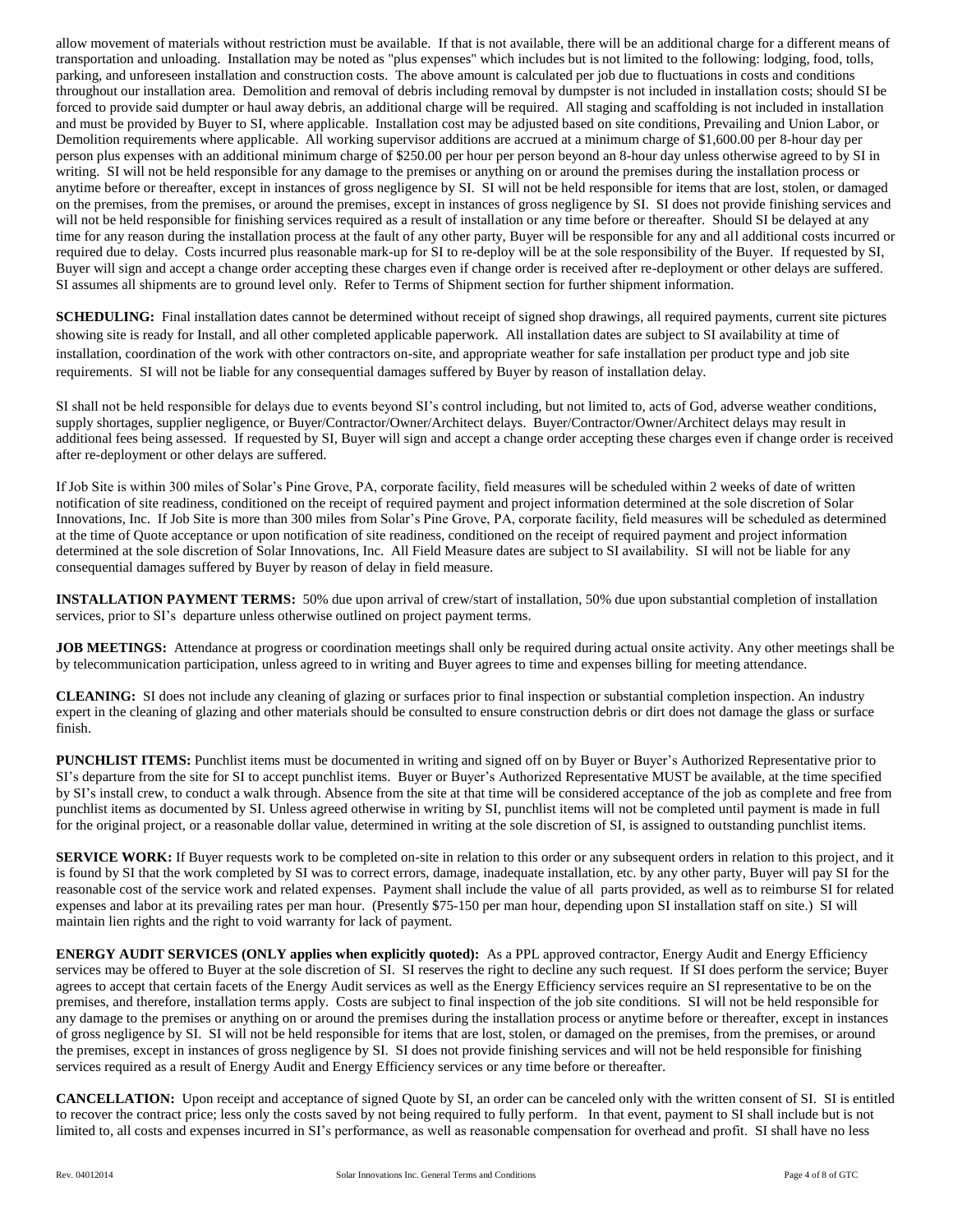than thirty (30) days to provide to Buyer a calculation of the balance owed, in accordance with this paragraph, following receipt of notice of cancellation.

**CHARGEBACKS:** Buyer is not permitted to make chargebacks, deductions, or offsets against payments due under the terms of the parties' contract. Credits against payments shall be permitted only if agreed to in writing, by SI. Buyer will be responsible for all costs incurred by SI in contesting any chargeback or deduction against the amount due, including the labor costs incurred by SI for its employees in addressing or contesting the chargeback. Any unauthorized chargeback claims will result in the voiding of applicable warranties where allowed by law. Any credit card chargebacks by Buyer are costly to process and may subject the person making the chargeback to criminal and civil liability. Any credit card chargebacks will result in permanent cancellation of credit card purchasing privileges and the voiding of applicable warranties.

**TERMS OF SHIPMENT:** Terms of shipment are FOB SI dock (Pine Grove, PA). If accepted on Quote, SI will arrange shipment with a third party Common Carrier for the convenience of Buyer. Thereafter, the shipment of the goods shall be at Buyer's risk. SI shall use its best judgment in choosing the best third party Common Carrier for the specific shipment, however, SI shall not be held responsible nor liable for delivery by the third party Common Carrier. SI will work diligently with Buyer to resolve any issues with the third party Common Carrier. All claims and allowances for damage to the goods incurred in transit must be filed solely against and presented to the Common Carrier by the Buyer.

In case of delivery by SI's own fleet, SI shall not be responsible or liable for delay or damage to the shipment after it leaves SI's dock (Pine Grove, PA) irrespective of the cause of the delay or damage. In the event of damage during transit by SI's fleet, SI will re-fabricate the project in a time frame consistent with the original lead time in the Quote.

**TITLE:** Unless shipment is by SI's own fleet, title of the manufactured product passes to Buyer upon loading with Buyer's Common Carrier at SI's dock. SI shall retain a security interest in all such shipments until full payment is received. Upon transfer of title, all responsibility to insure any such shipment against loss rests solely with Buyer. If Buyer does not remove the goods from SI's property for more than fifteen (15) days from the date the goods are completed and ready for shipment, after delivery to Buyer's designated carrier, storage fees will be assessed at 2% of total contract price or \$200 per month, whichever is greater. SI retains title until storage fees due are paid in full..

**SI STANDARD SHIPMENT:** Quoted shipping cost is for a regular size Common Carrier Closed Trailer with crates being hand unloaded or removed with a forklift by the Buyer. SI will make every reasonable attempt to coordinate alternate arrangements between the Buyer and the Common Carrier; however, alternate arrangements are subject to availability and logistics at the time of shipment and are not available in all areas. Additionally, SI will select the common carrier that is best suited for SI's needs at the time of shipment. Buyer is solely responsible for increases in shipping costs if options outside of SI's standard shipment method are requested. Shipping cost may increase at the time of shipment. Buyer agrees to pay all associated shipping cost increases. If Buyer's request(s) includes and/or requires special crating, Buyer agrees to pay for increased costs, plus reasonable mark-up and to cover the increase in time and materials required for specialized crates. f requested by SI, Buyer will sign and accept a change order accepting these charges even if change order is received after re-deployment or other delays are suffered. SI will invoice Buyer accordingly. **Shipping cost included on Quote are the estimated shipping costs plus mark-up. Shipping costs may increase at the time of shipment due to actual project size, weight, carrier rates, and availability. It is Buyer's responsibility to pay all associated shipping costs and mark-ups proportionate to the original estimated shipping costs on the quote. Buyer is responsible for increases in shipping costs and agrees to pay for said increase in charges if applicable, SI will invoice accordingly.**

**TRANSPORTATION CHARGES AND DAMAGED SHIPMENTS:** All costs of freight, transportation, or mailing, and all demurrage charges shall be paid by Buyer, unless SI has agreed in writing to make shipments on a prepaid basis. Buyer shall also pay for all increased freight rates, whether prepayment for freight rates has been made or not. Buyer shall not reject damaged shipments, but shall accept same and preserve its remedies against the appropriate party.

**SHIPMENT SURCHARGE:** Items shipped under this Agreement may be subject to a carrier specified shipment surcharge. The surcharge is updated on a routine basis and rises or falls in line with movements in fuel prices/carrier costs. SI may amend the shipment surcharge at any time immediately upon Notice to the Buyer. Buyer is responsible for increases in carrier specified shipment surcharges and agrees to pay for said increase in charges if applicable, SI will invoice accordingly.

**BUYER'S INSPECTION OF GOODS:** Not withstanding anything in these terms and conditions to the contrary, Buyer shall inspect the goods ordered upon receipt of same, and if the goods do not conform to the contract between Buyer and SI or are defective, Buyer shall notify SI in writing of such nonconformity or defect (and with accompanying pictures of defect or nonconformity) within five (5) business days and afford SI a reasonable opportunity to inspect the goods. Buyer shall not return any goods without the prior written consent of SI. If, in SI's opinion, the goods are defective or do not conform to the contract between Buyer and SI, SI shall furnish instructions for their disposition. Every claim on account of defective or nonconforming goods or due to any other cause shall be deemed waived by Buyer, unless made to SI in writing within five (5) business days of Buyer's receipt of the goods, to which such claim relates. Failure to give such notice shall be deemed acceptance of the goods by the Buyer.

**BUYER'S REMEDY:** Buyer's sole and exclusive remedy on account or in respect of nonconforming or defective goods shall be replacement or repair of such goods by SI at the original point of shipment. SI shall in no event be liable for the cost of any labor expended by others on any nonconforming or defective goods or for any special, direct, indirect, incidental, or consequential damages to anyone by reason of the fact that such goods are defective or nonconforming. SI SHALL NOT BE LIABLE FOR ANY OTHER COSTS, EXPENSES, CLAIMS, OR DAMAGES OF ANY KIND HOWSOEVER CAUSED, WHETHER FORESEEABLE OR NOT, INCLUDING (WITHOUT LIMITATION) ANY DIRECT, INDIRECT, CONSEQUENTIAL, INCIDENTAL, OR SPECIAL DAMAGES. The Buyer, by acceptance of the Quote, expressly waives any right to all such costs, expenses, claims, and damages. Liability is limited to the cost of the defective part, but never more than the original contract price.

**BUYER REQUEST FOR ADDITIONAL MATERIALS/SERVICES:** SI will not grant any allowance or honor any back charge request for any alterations to the goods made by the Buyer or at the Buyer's direction, or back charges for any other reason by the Buyer. SI will accept no responsibility financially or legally for such actions. Custom jobs require numerous custom parts, and SI will be held harmless by the Buyer from any shortages, as long as it exercises due diligence in reducing such shortages. These types of requests shall follow SI's Service Proposal process. Any or all additional material needed to complete a job will be shipped standard ground.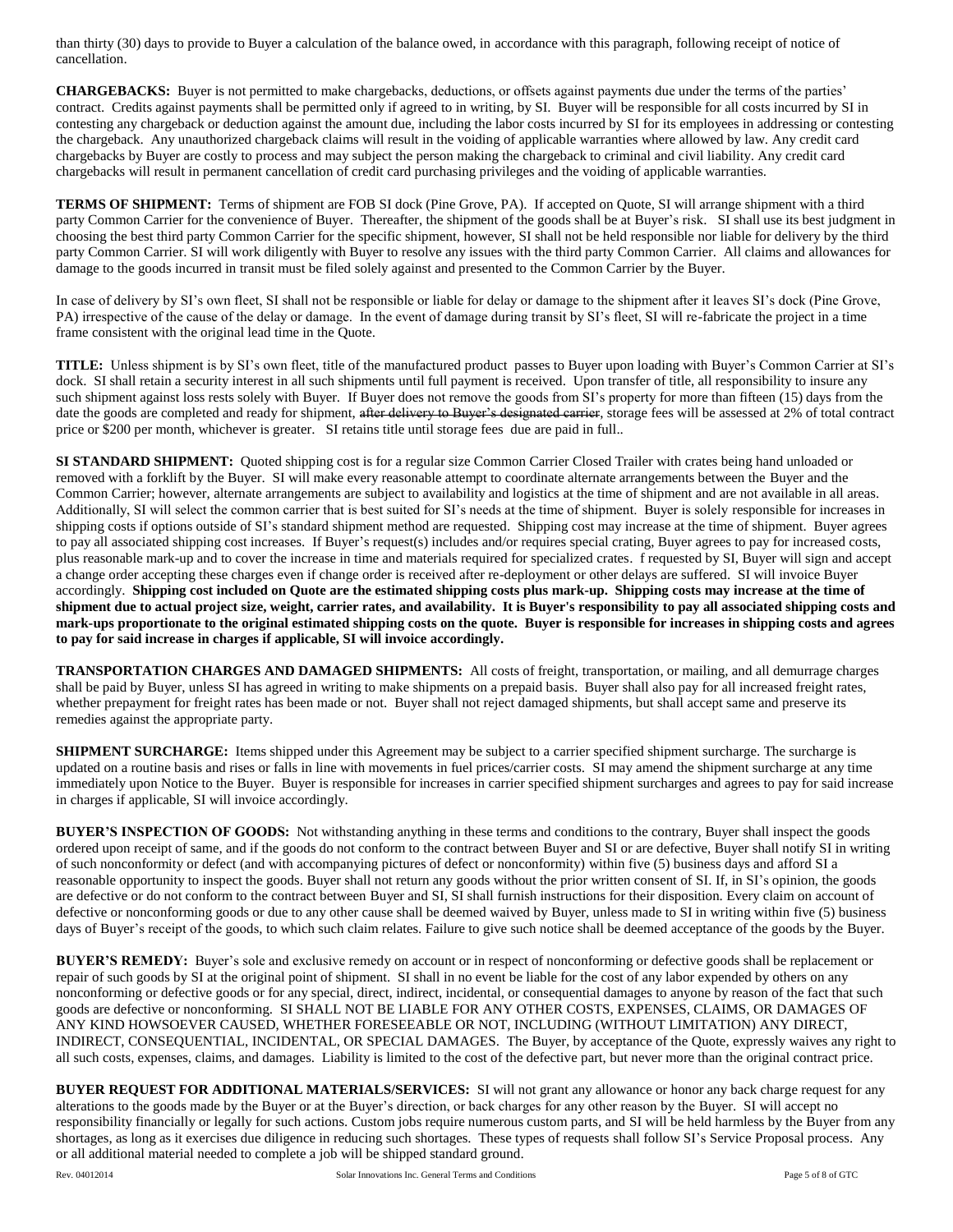**DEFAULT OF PAYMENT:** Final and full payment must be made within the specified timeframe of the contract terms and conditions. Buyer will be responsible for a finance charge of 1.50% per month on all past due amounts. The minimum monthly finance charge will be \$10.00 per month. Default of payment on any one (1) invoice by Buyer may result in full revocation of credit terms and place the entire account on credit hold. Buyer will be responsible for all reasonable attorney fees and other costs incurred in collecting any and all past due balances. Attorney's fees of 35% of the outstanding balance or \$200.00 per hour shall be conclusively presumed accepted, but shall not preclude SI from recovery of higher amounts, if reasonable.

### **FAILURE TO PAY IN ACCORDANCE WITH SI TERMS AND CONDITIONS WILL VOID APPLICABLE WARRANTIES WHERE ALLOWED BY LAW.**

**MECHANICS LIEN PROCESS:** It is standard operating procedure to send a Notice of Intent to File a Lien for ALL projects, in an effort to ensure SI is protected in case of lack of payment. SI reserves the right to file liens per the guidelines and timelines of the applicable state without reservation to protect SI's interests. In the event that SI asserts a mechanics lien against the owner of the property, Buyer will be responsible for all reasonable counsel fees, costs, interest, and charges incurred in pursuing the mechanics lien, even if those items are not recoverable against the owner.

**MECHANICS LIEN WAIVER:** Upon written request, SI will provide Buyer with a SI Conditional Lien Waiver if payment has not been received and/or a SI Unconditional Lien Waiver if payment has been received and funds verified. Execution of Buyer supplied lien waivers are at the sole discretion of SI and these forms must be supplied to SI with Signed Quote for review and possible conditional approval based upon information given at time of Signed Quote. Endorsement of a Buyer supplied lien waiver is at the sole discretion of SI. Buyer agrees that payment will not be withheld if the aforementioned Buyer lien waivers are not endorsed by SI.

**INSUFFICIENT FUNDS FEE:** Buyer will be charged a \$50.00 fee for any checks returned for insufficient funds.

**INSPECTION:** Buyer may request to inspect or provide for inspection of the goods ordered at SI's manufacturing site. Such inspection shall be so conducted, as not to interfere unreasonably with SI's operations by a written request with a minimum notice of a 1 (one) week.

**OPERABLE PRODUCTS:** SI shall not be liable for damage to Buyer's structure or items contained therein due to buyer misuse of product or failure to close product openings during inclement weather**.** Operable sloped and vertical vent products should not be operated when there is excessive snow, ice, or any other non-natural weight on the product. Operable sloped and vertical vent products must remain free of debris for proper operation. Operable sloped and vertical vent products should not be operated when the wind is blowing in excess of 50 mph, based on an exposure rating of B. Failure to comply with these limitations will void the warranty on the operable sloped and vertical vent products or any component thereof.

Because they have moving parts, operable skylights have a greater inherent risk for air and water infiltration and malfunctions through an outside agency. Items which cannot tolerate moisture should not be placed near/under the skylight's opening. Even if utilized on skylights, rain sensors can malfunction or user error (not closing the skylight) can create a hazardous environment for the items near/under the opening. Proper planning for the space below the skylight, and the space's contents, is critical for appropriate use. Solar Innovations, Inc. accepts no liability for damage on any good placed near/under the opening due to water penetration.

**PERMISSIBLE VARIATIONS, STANDARDS, AND TOLERANCES:** Except in the particulars specified by Buyer and expressly agreed to in writing by SI, all goods to be manufactured by SI shall be produced in accordance with SI's standard practices. All goods, including goods produced to meet exact specifications, shall be subject to tolerances and variations consistent with usages of the trade and regular factory practices concerning dimension, weight, finish, straightness, section, composition, and mechanical properties, normal variations in surface, internal conditions, quality, deviations from tolerances, and variations consistent with practical testing and inspection methods. All field testing to be coordinated and supplied by other, and is not included in the quote.

**GLAZING:** Variations in glazing tints occur in colors, coatings, and innerlayers and may vary by batch. Industry standards govern the acceptance of these variations. Monolithic glazing may cause condensation to occur on glass surface. SI recommends using insulated glass to minimize condensation caused by temperature differentials. Condensation may still occur in high moisture environments, such as pool enclosures or greenhouses.

## **SURFACE FINISHES:**

**Paint:** Variations in painted finish may occur due to conditions beyond SI's control, including differences in paint batches and metal thicknesses, per AAMA standards.

**Metal Clad:** Stainless steel/Copper cladding requires a splice for lengths over 120". Splice area to be determined, by SI at time of Shop Drawings for customer approval. Grain orientation must also be approved by customer. Orientations resulting in additional labor or material will result in additional charges to customer. Copper will patina at different rates based on exterior conditions.

Wood Veneer: Wood Veneering requires a splice for lengths over 120". Veneer must be protected from weather and finished with appropriate stain or paint immediately upon installation, failure to do so may void warranty. Variations in grain and color tint may occur as wood is a natural product. **Anodize**: Anodized finishes are compliant with AAMA 611-12 Class I (Exterior Grade). Anodized finishes may vary in color tone within the industry standard ranges in relationship to batch processing and extrusion thicknesses. Light colored anodized finishes may show aesthetic color variations throughout the extrusion. Finishes will be the closest match to the industry standard or customer supplied color chip. SI is not responsible for finger prints, oil marks, or other imperfections in the mill aluminum surface.

**SPECIAL ORDERS:** If any material shall be manufactured and/or sold by SI to meet Buyer's particular specifications or requirements and material is not part of SI's standard line offered by it to the trade generally in the usual course of SI's business, Buyer agrees to defend, protect, and hold harmless SI against all suits at law or in equity and from all damages, claims, and demands arising from any actual or alleged infringement of any United States or foreign patent and/or any copyright, trademark, or other rights of any other party, and to defend any suit or actions which may be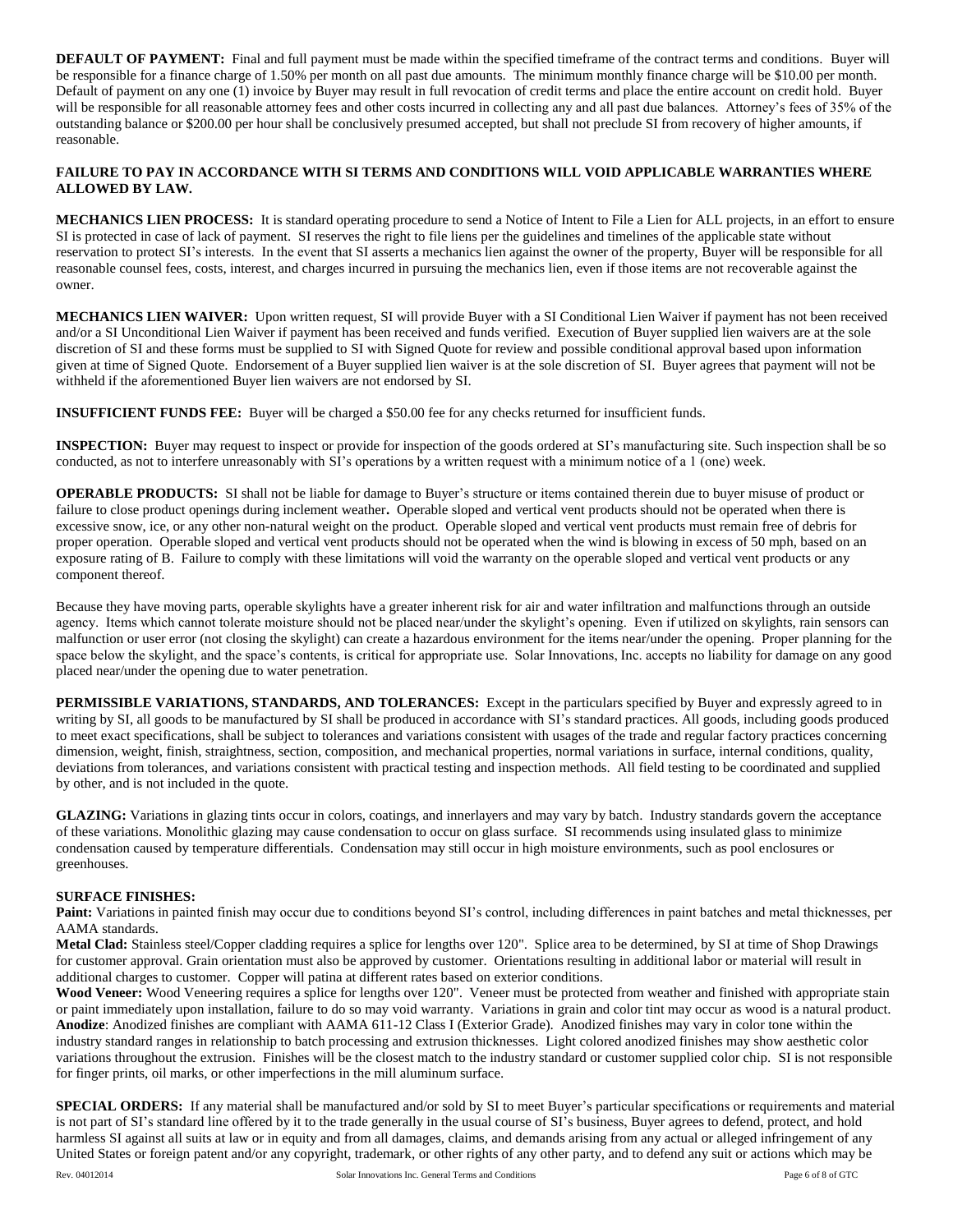brought against SI for any alleged infringement because of the manufacture and/or sale of the material covered thereby. All hardware and accessories supplied or requested by customer that are outside of SI's standard offerings will be at Buyer's risk and SI cannot be held liable for any non conformance issues, non performance issues, or any other claims.

**INSURANCE:** SI carries adequate insurance coverage. These amounts are available for Buyer's review upon request. Any cost adjustment necessary to increase the coverage to meet buyer stipulated insurance requirements (above what SI currently carries) will be the responsibility of the Buyer. Certificates of Insurance are available upon request at the sole discretion of SI.

**TITLE TO DRAWINGS, PLANS, AND SPECIFICATIONS:** SI at all times shall be deemed the sole author of and shall have exclusive ownership of and title to, all designs, drawings, plans, and specifications, and all copyrights thereto, prepared or used in connection with this Quote. The Buyer shall be permitted to use such drawings, plans, and specifications only in connection with this Quote and shall not disclose such drawings, plans, or specifications to any person, firm, or corporation other than Buyer's employees, customers, subcontractors, or government inspectors. The Buyer shall, upon SI's request or upon completion of this Project, promptly return all drawings, plans, and specifications to SI. SI's drawings, plans, and specifications shall not be used by the Buyer or others on other projects, for additions to the same project or for completion of the same project after any material change to the project site or structure or more than twelve (12) months after SI's inspection of the project site. The Buyer shall place an appropriate copyright notice (reflecting SI's copyright ownership described above) on all copies, made by or at the direction of the Buyer, of the drawings, plans, and specifications, and shall not remove any copyright notices placed by SI thereon.

**CONFIDENTIALITY:** By receiving requested information provided by SI, Buyer and anyone acting on Buyer's behalf shall treat this information as confidential. No such information will be disclosed to any 3rd party without the written consent of SI. If any of the unauthorized disclosure occurs, SI reserves the right to take legal action necessary to protect its interests through the Commonwealth of Pennsylvania Court System.

Buyer agrees that if Buyer's customer, end-user, or any other party involved in Buyer's project communicates to SI that Buyer's work, conduct, management of a project or performance of service is deficient, SI may (at its option) conduct an investigation to determine the legitimacy of the customer's complaint and Buyer's compliance with SI's requirements and published service procedures. Buyer authorizes SI to communicate directly with Buyer's customer or other involved parties and conduct any such investigation. Buyer agrees to take such corrective actions as may be reasonably requested by SI. SI reserves the right to take any action needed to service the Buyer's customer or other involved party if, in SI's absolute discretion, Buyer fails to do so in a timely manner. In the event of breach by Buyer, SI shall be entitled to reimbursement of all reasonable costs incurred to service the Buyer's customer. Buyer acknowledges that its failure to adhere to the provisions of this paragraph shall constitute a material breach of this Agreement.

**BUILDING CODES:** SI's structures are designed to meet or exceed most known building code requirements. The Buyer should be aware that different localities have different code requirements pertaining to glazed structures. Notwithstanding the foregoing, interpretation of building code criteria and compliance with it is the sole responsibility of the Buyer or his agent(s). For this reason, SI SHALL NOT BE HELD LIABLE IN ANY RESPECT OR FOR ANY DAMAGES RESULTING FROM NONCOMPLIANCE IN ANY WAY WITH APPLICABLE LOCAL OR NATIONAL BUILDING CODE REQUIREMENTS.

**ENGINEERING AND DESIGN CONSIDERATIONS:** Shop Drawings provided may illustrate various anchoring clips available through SI. Each clip is engineered and designed to withstand a specified maximum allowable load based on the strength of the clip material and fasteners joining the clips to SI's materials. Since underlying bearing materials are unknown to SI, SI may not determine the appropriate anchoring conditions. Consult with a registered architect or engineer to obtain the loading condition requirements under local building codes in order to select the appropriate anchoring fasteners and clips to the existing structure. Where the underlying bearing materials are either unknown or found to be unsuitable by others, SI has available other means of supporting the ridge loads such as a column supported ridge beam. Where a column supported ridge beam is recommended, footers shall be supplied by others. Any increased engineering or material needs will be at the expense of the Buyer,unless otherwise agreed to in writing by SI. Quote is subject to an engineering review by SI before the project is released to drafting. SI reserves the right to withdraw bid or adjust price after Buyer has provided final design requirements including but not limited to seismic and/or hurricane regulations. SI does not recommend glass being provided by buyer or warrant panel sizing if glass is provided by Buyer due to Buyer's variations in glass production standards. It is the Buyer's responsibility to confirm panel sizes when glazing panels and adjusting shims to SI's panel sizing per Shop Drawings.The suitability of a quoted product for the intended use relative to live and dead loading requirements, design, thermal considerations, and conformance to all building codes is not the responsibility of SI. SI can provide preliminary design data only and it should be verified by a qualified professional structural engineer.

**RIGHT OF USE:** SI reserves the right to bid/quote project to other Customers of SI. SI shall have the right at any time, and from time to time, to photograph, or otherwise create copies, renderings or drawings, of the project and to reproduce such items for any purpose. Any photographs or renderings of projects used for marketing purposes must acknowledge SI as manufacturer in the event that SI deems there to be possible confusion of products. Warranty validation requires the receipt of interior and exterior photographs of the completed project. Buyer approves for publication (by print, electronic, presentation media or other means) any photographs, renderings, digital or print media of project provided by Buyer to SI. Buyer represents and warrants to SI that Buyer has the authority to authorize and license Rights of Use to SI. Buyer accepts all liability for any claims of infringement of said photographs, rendering, or any form of digital or print media. Buyer will defend, indemnify and hold SI harmless from claims of any third party arising out of SI's use of any such materials. All pricing provided assumes full rights will be provided. Additional charges will apply for "non-marketable projects" unless expressly agreed to in writing at time of Quote acceptance.

AUTHORITY: The individual(s) that executed the Quote on behalf of Buyer warrants that he/she has the full authority of Buyer to do so. It is agreed that SI shall be entitled to rely upon email approvals and/or facsimile and other forms of electronic signatures from the Buyer in all matters. Said email approvals and/or facsimile and other forms of electronic signatures shall be binding and deemed to carry the full force and effect of original ink signatures directly signed by the Buyer.